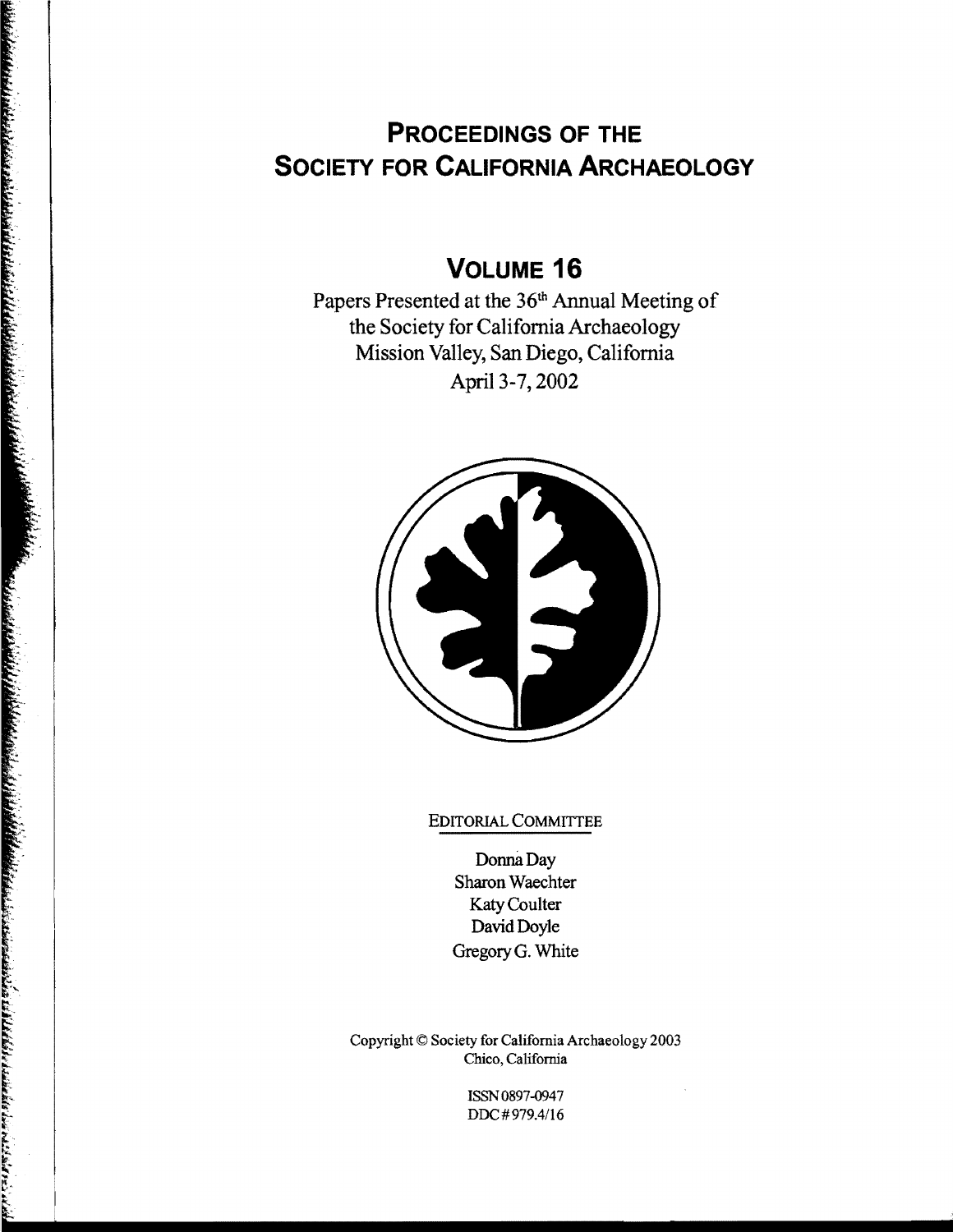### STATEMENT OF PURPOSE

The *Proceedings* was established by the Society for California Archaeology in 1988 to promote public dissemination of recent archaeological investigations in California. The *Proceedings* provide a publication outlet for the papers presented at the SCA Annual Meetings. All papers presented at the Annual Meeting are eligible for publication. The *Proceedings* are published annually, thus ensuring prompt publication and dissemination of research results and commentary relating to California archaeology. Individual papers are published as received, without formal peer review, except as required by the *Proceedings* editors to ensure conformance with the established style requirements.

Subscription is by membership in the Society for California Archaeology. Membership information may be obtained from the SCA Business Office.

## INFORMATION FOR CONTRIBUTORS

Authors should submit manuscripts both as hard copy and electronically. The *Proceedings* will not publish information that has appeared in the Society's *Newsletter*. The deadline for submission is August 1<sup>st</sup> following the Annual Meeting. Manuscripts should be submitted to the *Proceedings* editor at the address listed in the SCA Newsletter.

#### Editorial Staff for *PROCEEDINGS, VOLUME 16*

Donna Day, Tahoe National Forest, 631 Coyote Street, Nevada City, CA 95959 Sharon Waechter, Far Western Anthropological Research Group, Inc., 2727 Del Rio Place, Suite A, Davis, CA 95616 Katy Coulter, Eldorado National Forest, 100 Forni Road, Placerville, CA 95667 David E. Doyle, *Estrella Cultural Research,* P.o. *Box 60474, Phoenix, AZ, 85082-00474*  Gregory G. White, Department of Anthropology, CSU Chico, Chico, CA 95929

#### 2001-2002 Executive Board of the Society for California Archaeology

President - Dana McGowan, Jones & Stokes, 2600 V Street, Sacramento, CA 95818-1914 Immediate Past President - Sannie Kenton Osborn, Presidio Trust, Post Office Box 29052, San Francisco, CA 94129-0052 President-Elect -Elena Nilsson, URS Corp. 1550 Humboldt Rd. Suite #2, Chico, CA 9692. Southern Vice-President - Thomas Wheeler, CalTrans, 20 Higuera St. San Luis Obispo, CA 93401 Northern Vice President - Richard Fitzgerald, CalTrans, 111 Grand Ave., Oakland, CA 94623-0660 Secretary - Vicki Beard, Tom Origer And Associates, P.O. Box 1531 Rohnert Park, CA 94927 Treasurer -Trish Fernandez, Jones & Stokes, 2600 V Street, Sacramento, CA 95818-1914 SCA Business Office - Gregory G. White, Department of Anthropology, CSU Chico, Chico, CA 95929

The *Proceedings* is printed by The Graphic Fox, Inc., Chico, CA.

http://www.scanet.org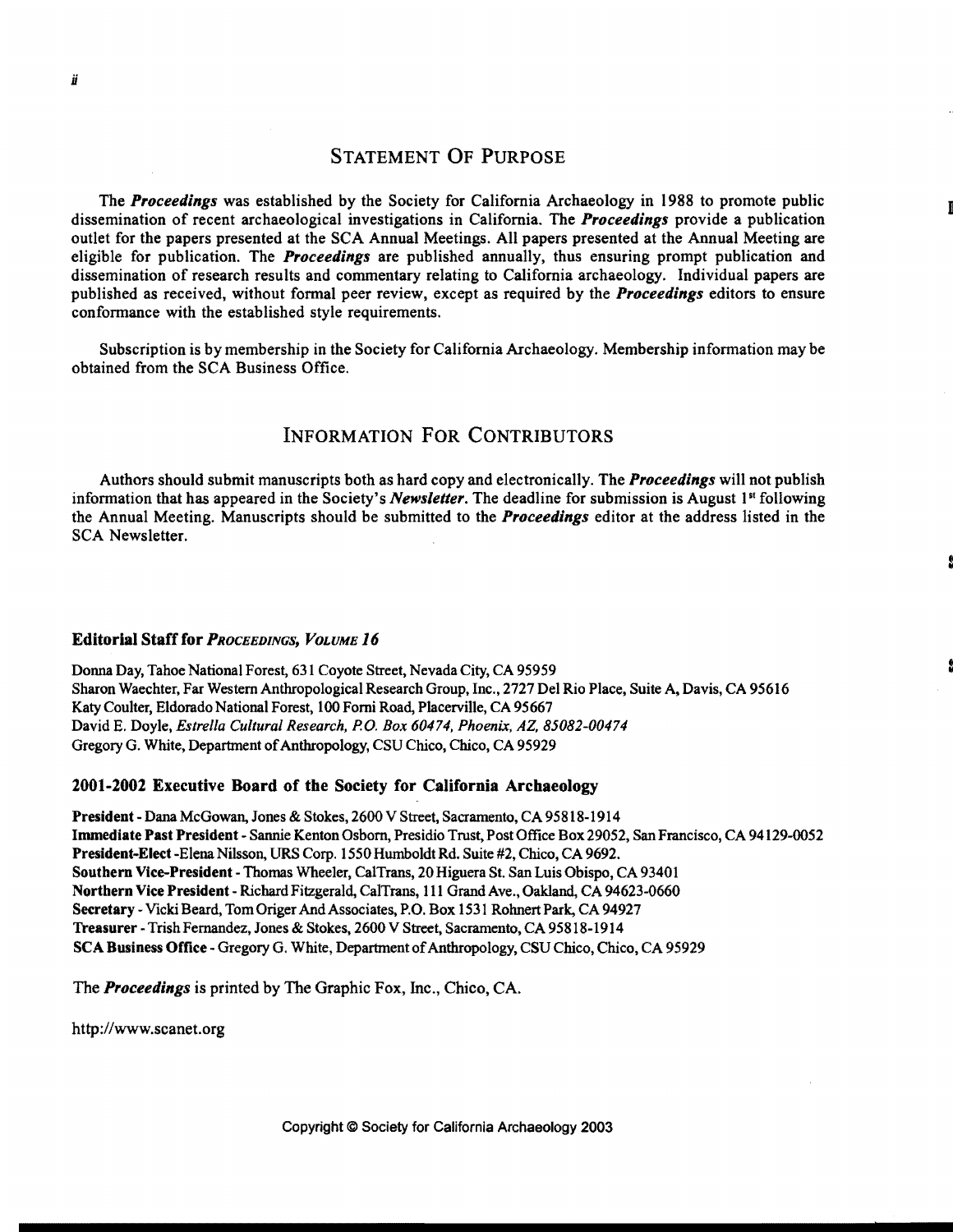## **CONTENTS**

 $\pm$ 

 $\bar{\gamma}$ 

|                     | PLENARY SESSION 1: TEACHING ARCHAEOLOGY IN THE 21 <sup>st</sup> CENTURY                                     |  |
|---------------------|-------------------------------------------------------------------------------------------------------------|--|
|                     | IN A TRULY CREATIVE LIFE, OR I Y'AM WHAT I Y'AM                                                             |  |
|                     | ARCHAEOLOGY AND YOUNG STUDENTS: MAKING THE ENVIRONMENTAL EDUCATION CONNECTION                               |  |
|                     | CASSP WORKSHOP: ONE PERSPECTIVE ON TEACHING ARCHAEOLOGY IN THE 21 <sup>5</sup> CENTURY                      |  |
|                     | THE PRESENT AND FUTURE GRADUATE TRAINING OF CALIFORNIA'S ARCHAEOLOGISTS                                     |  |
|                     | TEACHING THE PAST IN THE PRESENT: ARCHAEOLOGICAL FIELD TRAINING IN THE 21 ST CENTURY                        |  |
|                     | THE PLENARY SESSION OF THE 2002 ANNUAL MEETING: TEACHING ARCHAEOLOGY IN THE 21 <sup>5</sup> CENTURY         |  |
| <b>SYMPOSIUM 3:</b> | NEW INSIGHTS ON THE ZOOARCHAEOLOGY OF CALIFORNIA                                                            |  |
|                     | ZOOARCHAEOLOY OF CA-TEH-984                                                                                 |  |
| SYMPOSIUM 4:        | HISTORY, PROCESS, AND TRADITION IN ARCHAEOLOGY: A SYMPOSIUM FOR MAKOTO KOWTA                                |  |
|                     | CELEBRATING ARCHAEOLOGY WITH MAKOTO KOWTA                                                                   |  |
|                     | CULTURE CHANGE AND CULTURAL EVOLUTION: REFLECTIONS ON MARK KOWTA'S INFLUENCE                                |  |
|                     | <b>ARCHAEOLOGY ON EXHIBIT</b>                                                                               |  |
|                     | ON THE SHORES OF PLEISTOCENE LAKE MOJAVE: INTEGRATING THE DATA                                              |  |
|                     | MEASURING RESOURCE DEPRESSION WITH ARCHAEOLOGICAL FAUNAS<br><b>INSIGHTS FROM THE EMERYVILLE SHELL MOUND</b> |  |
|                     | PRE-TRIBELET CULTURES IN THE NORTH COAST RANGES                                                             |  |
|                     | PREHISTORIC AND ETHNOGRAPHIC LAND USE AT LAKE ALMANOR                                                       |  |
|                     | THE "YAHI" AND SOUTHERN YANA: CONSERVATISM, GENETIC ISOLATION,<br>AND AN IMPOVERISHED RESOURCE BASE         |  |
|                     |                                                                                                             |  |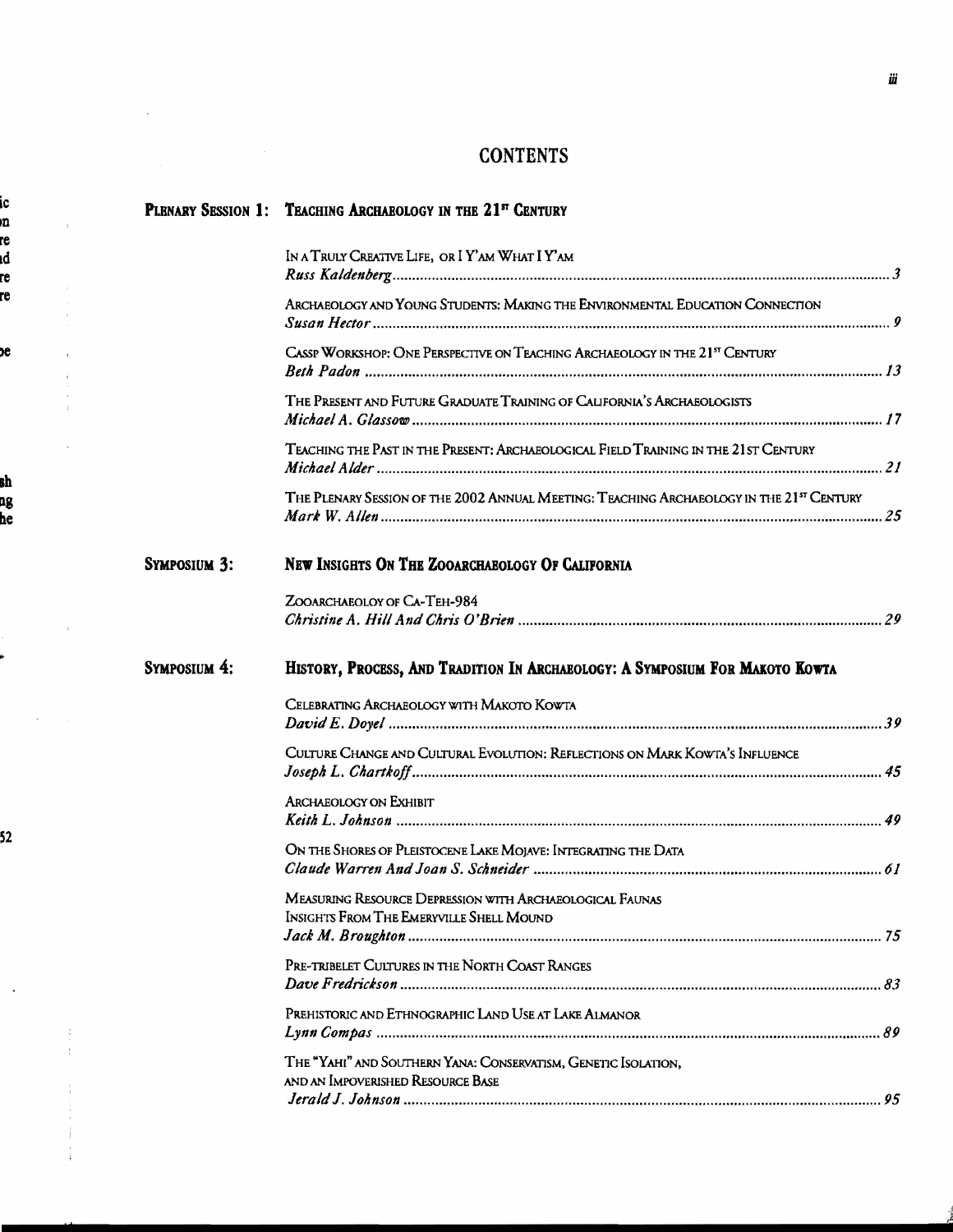|                           | HISTORY, PROCESS, TRADITION, AND THE ROLE OF WOMEN IN CALIFORNIA ARCHAEOLOGY                                                                                                         |
|---------------------------|--------------------------------------------------------------------------------------------------------------------------------------------------------------------------------------|
|                           | PALEODEMOGRAPHIC CHANGE ON SAN CLEMENTE ISLAND IN THE MEDIEVAL CLIMATIC ANOMALY                                                                                                      |
|                           | COMMENTS ON PAPERS PRESENTED IN SYMPOSIUM 4                                                                                                                                          |
|                           | COMMENTS ON PAPERS PRESENTED IN SYMPOSIUM 4                                                                                                                                          |
| SYMPOSIUM 7:              | MANAGEMENT OF CULTURAL RESOURCES IN THE SAN PASQUAL VALLEY, SAN DIEGO COUNTY                                                                                                         |
|                           | HISTORIC PERIOD RESOURCES IN THE SAN PASQUAL VALLEY: AN OVERVIEW OF POLICIES AND PRACTICES                                                                                           |
| <b>GENERAL SESSION 1:</b> | <b>DESERT AND MOUNTAIN ARCHAEOLOGY</b>                                                                                                                                               |
|                           | THE MONTICELLO DUNE SITE, LA QUINTA                                                                                                                                                  |
| <b>GENERAL SESSION 2:</b> | <b>COASTAL AND ISLAND ARCHAEOLOGY</b>                                                                                                                                                |
|                           | NIAGIA REVISITED: ARCHAEOLOGY AND ETHNOGRAPHY OF A CHUMASH VILLAGE<br>ON SANTA ROSA ISLAND, CALIFORNIA                                                                               |
| <b>GENERAL SESSION 3:</b> | ARCHAEOLOGY OF CENTRAL AND NORTHERN CALIFORNIA                                                                                                                                       |
|                           | THE BLUE FIRE HERITAGE RESOURCE INVENTORY, MODOC NATIONAL FOREST,<br>WARNER MOUNTAIN RANGER DISTRICT                                                                                 |
|                           | <b>JAMES A. BENNYHOFF MEMORIAL FUND AWARD</b><br>A GEOARCHAEOLOGICAL APPROACH FOR INVESTIGATIONS IN THE CACHE CREEK PRIMITIVE AREA,<br>BUREAU OF LAND MANAGEMENT, UKIAH FIELD OFFICE |
|                           | STUDENT AWARD PAPER<br>SPATIAL AND TEMPORAL PATTERNING OF BEDROCK MORTAR SITES IN THE SIERRA NEVADA:<br>A REGIONAL EXPLORATION                                                       |
| <b>GENERAL SESSION 4:</b> | THE PRACTICE OF ARCHAEOLOGY, INCLUDING THE SAN DIEGO AREA                                                                                                                            |
|                           | COLLECTIVE LABOR IN ECONOMIC PRODUCTIVITY AND SOCIOPOLITICAL COMPLEXITY:                                                                                                             |

| a Comparison Between California and the Midwest |  |
|-------------------------------------------------|--|
|                                                 |  |